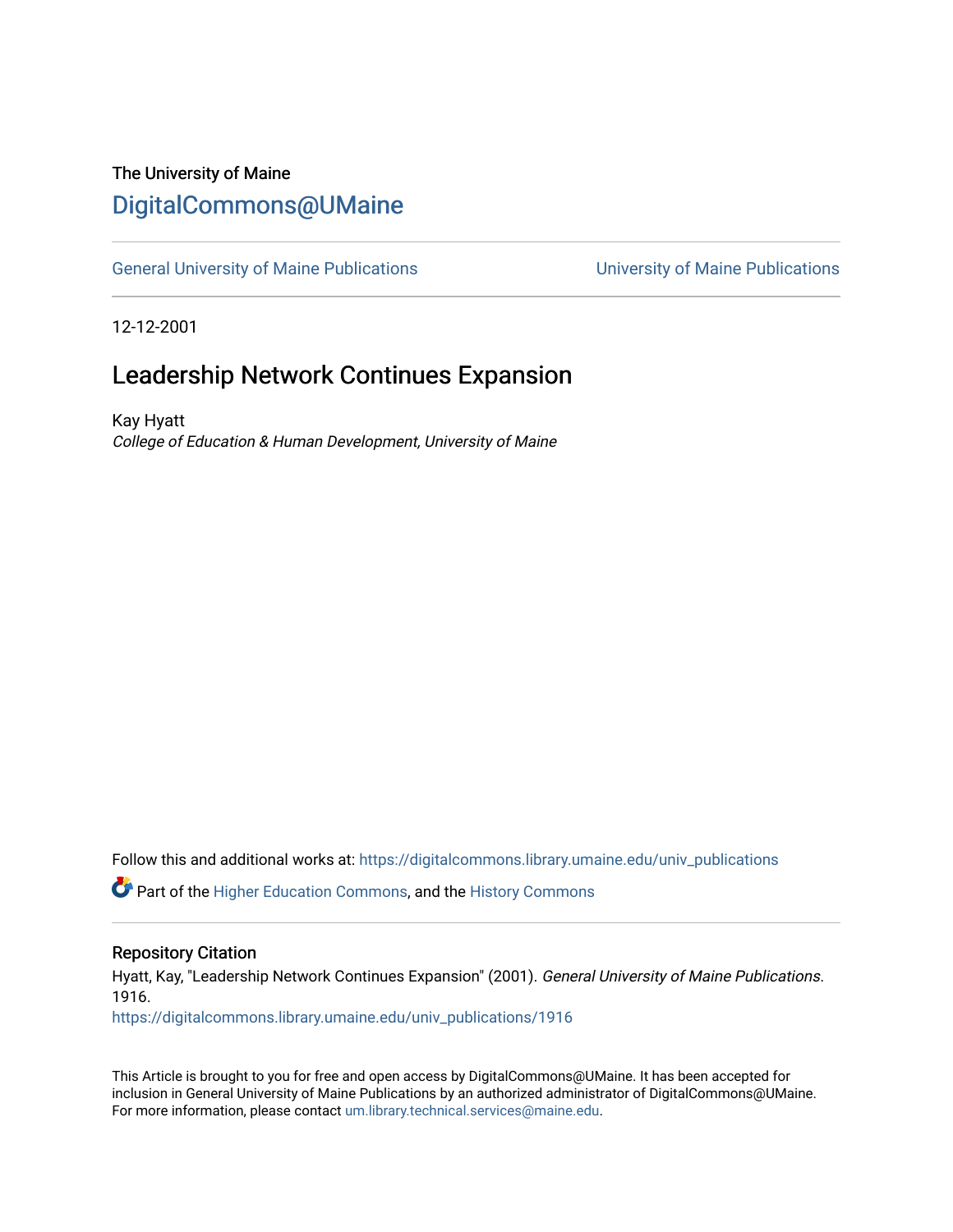# **COLLEGE OF EDUCATION & HUMAN DEVELOPMENT**

**Selected News Releases** 

## **Leadership Network Continues Expansion**

ORONO, Maine - The Maine School Leadership Network is recruiting teachers and school-level administrators throughout the state for the third cycle of its school-based leadership development program, which begins in May. Based on the successful Maine Academy of School Leaders model of the early 1990s, the two-year program is helping develop strong educational leadership at the administrative and classroom levels to move schools toward successful implementation of the Maine Learning Results.

The program begins with a week-long summer institute, after which participants meet monthly in regional cohort groups for further skill building, instruction and dialogue augmented with reading and writing assignments.

Currently, 50 educators, in either the first or second year of the leadership program, are applying the highly individualized model of knowledge and skill development to current challenges and improvement initiatives in their schools. They participate in one of three regional cohorts ñ Eastern Maine, Southern/Central Maine and Mid-Coast. .At the end of the two years, participating educators will have earned 15 graduate credits toward a master's degree or Certificate of Advanced Studies in Educational Leadership.

Experienced educational leaders deliver network programming and one-on-one coaching. University of Maine Educational Leadership Professor Gordon Donaldson chairs the Network faculty, which includes University faculty and practicing K-12 administrators

Beginning with the third cycle in May, the Network will be administered by the Maine Leadership Consortium and the University of Maine. The Leadership Consortium, a collaboration of state educational leadership level associations, agencies and institutions, replaces the Maine Development Foundation as project administrator. The Network is supported financially by participating school districts, program students, local and statewide businesses and the College of Education and Human Development at UMaine.

Additional information about the Maine School Leadership Network is available on the web at [www.mdf.org/msln](https://web.archive.org/web/20020321135308/http:/www.mdf.org/msln), or from faculty members: Gordon Donaldson, 581-2450; Sally Mackenzie, 666-3529; or George Marnik, 581-2738.

**Released**: December 12, 2001 **Contact:** Kay Hyatt, (207) 581-2761